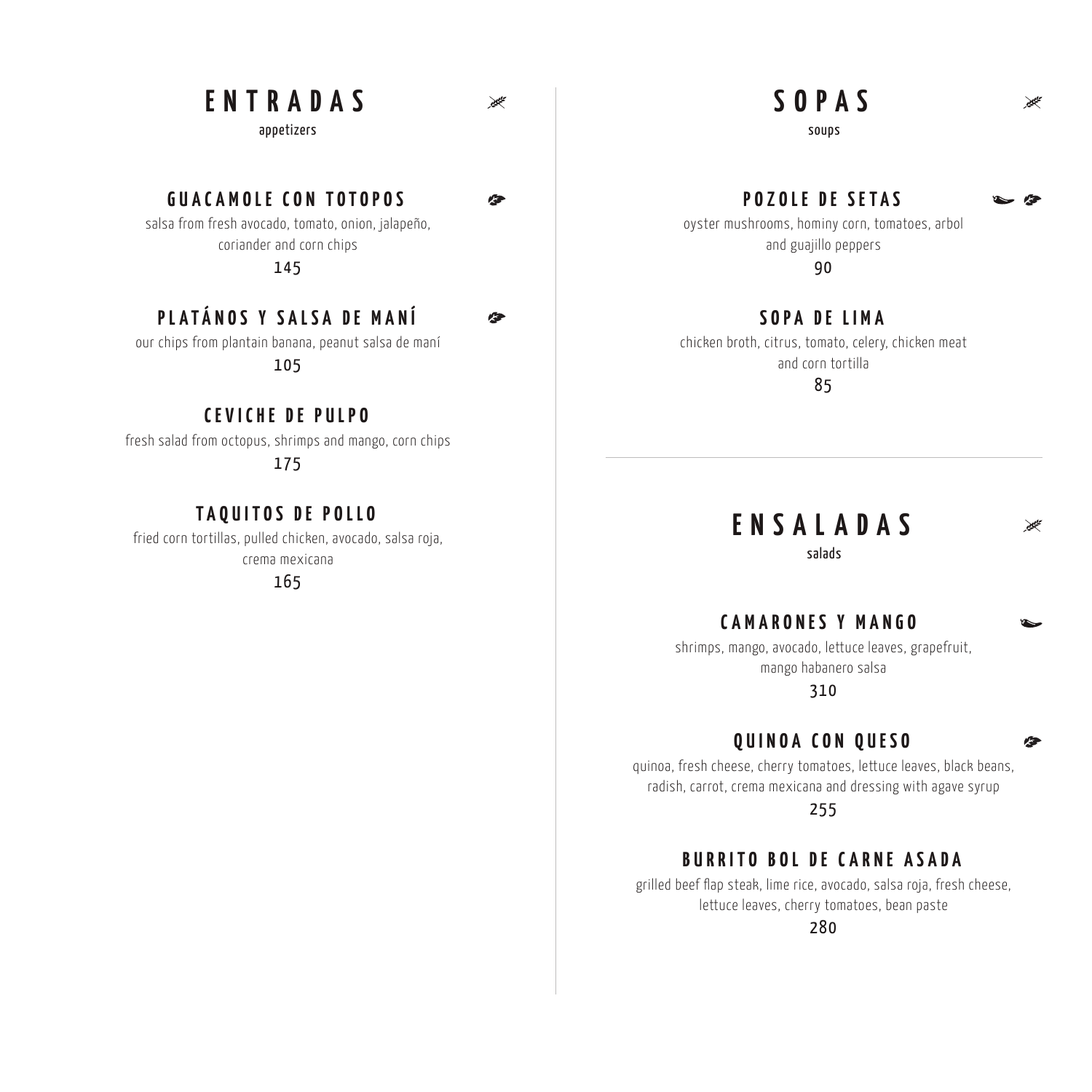# **BURRITOS**

large stuffed wheat tortilla, salsa, pickled vegetables, salad and crema mexicana

#### **CARNE ASADA**

grilled beef flap steak, wild rice, bean paste, avocado, fresh cheese, pico de gallo 280

#### **TINGA DE POLLO**

pulled chicken, wild rice, bean paste, avocado, fresh cheese, jalapeño

245

# **ENCHILADAS**

≫

 $\bullet$ 

baked small corn tortillas with sauce, lime rice, fried plantain banana

#### **POLLO Y MOLE ROJ O**

pulled chicken, bean paste, fresh cheese, crema mexicana, mole rojo sauce

#### 260

#### **VERDURAS Y MOLE POBLANO**

beans, chickpeas, oyster mushrooms, mole poblano sauce with a hint of chocolate, sesame seeds, mozzarella

230

# **QUESADILLAS**

grilled small corn tortillas with filling and cheese, salsa, crema mexicana, pickled vegetables and salad

#### **TINGA DE POLLO**

pulled chicken, tomato, tomatillo, mozzarella, fresh cheese 235

#### **LENGUA**

beef tongue, tomatillo, tomato, fresh cheese, mozzarella 240

### **HUITLACOCHE**

huitlacoche corn (aztec caviar), fresh cheese, tomato, tomatillo, mozzarella

255

# **GRINGAS**

grilled large wheat tortilla with cheese and filling, salsa, pickled vegetables, salad and crema mexicana

#### **AL PASTOR**

grilled pork and pineapple, mozzarella, fresh cheese, onion and coriander

270

### **TINGA DE POLLO**

pulled chicken, pico de gallo, black beans, mozzarella, fresh cheese

260

#### ₩

ra-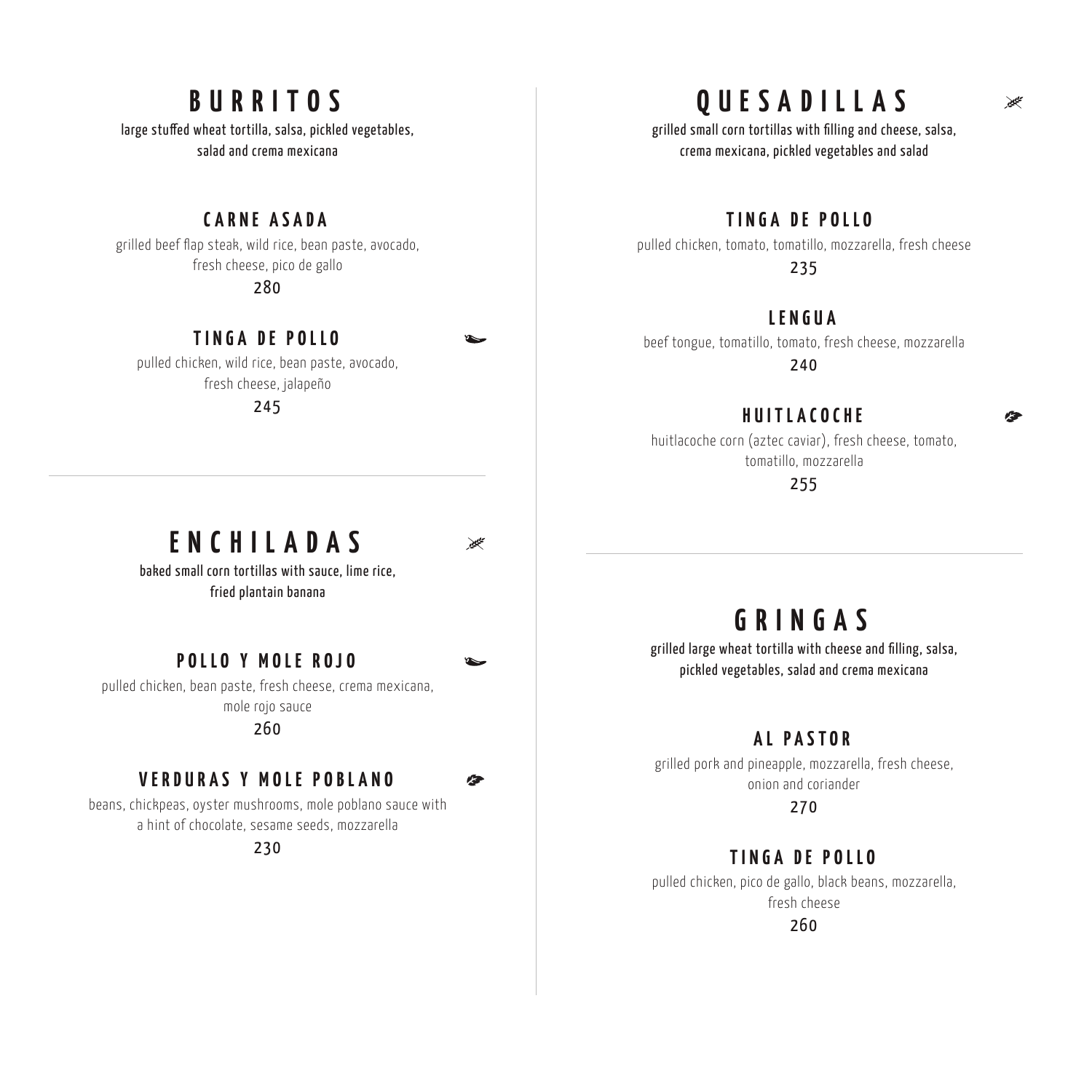# **TACOS**

small soft corn tortillas with filling, salsa and pickled vegetables

#### **AL PASTOR**

specially grilled pork, pineapple, pickled onion, salsa verde and crema mexicana 245

# **CARNE ASADA**

grilled beef flap steak, fresh cheese, pico de gallo, bean paste, pickled onion 260

#### **TINGA DE POLLO**

pulled chicken, guacamole, fresh cheese, crema mexicana, pickled onion

225

### **CAMARONES**

 $\bullet$ 

 $\geq$ 

grilled shrimps, avocado, grapefruit, mango habanero salsa, pickled onion

260

#### **LENGUA**

beef tongue, avocado, peanut salsa de maní, burnt onion

230

### **NOPALES**

grilled prickly pear, beans, chickpeas, guacamole, fresh cheese, pickled onions

#### 225

**PLATOS PRINCIPALES**

main courses

### **PULPO A LA PARRILLA**

grilled octopus, chickpea puree, zucchini, banana chips, cherry tomato, mojo de ajo salsa

405

#### **MOLE POBLANO CON POLLO**

roast chicken, mole poblano sauce, lime rice, fried plantain banana, sesame seed

270

# **LA PICAÑA**

250g beef rump steak, mojo de ajo sauce, grilled vegetables, pimiente de padron peppers

475

# **CAMARONES A LA DIABLA**

shrimps, guajillo and passila pepper sauce, avocado, lime rice, fried plantain banana

365

### **C ARNE ASADA TAMPIQUEÑA**

grilled beef flap steak and pimiente de padron peppers, shallots, enchilada de pollo, mole poblano sauce, guacamole, lime rice, bean paste, fresh cheese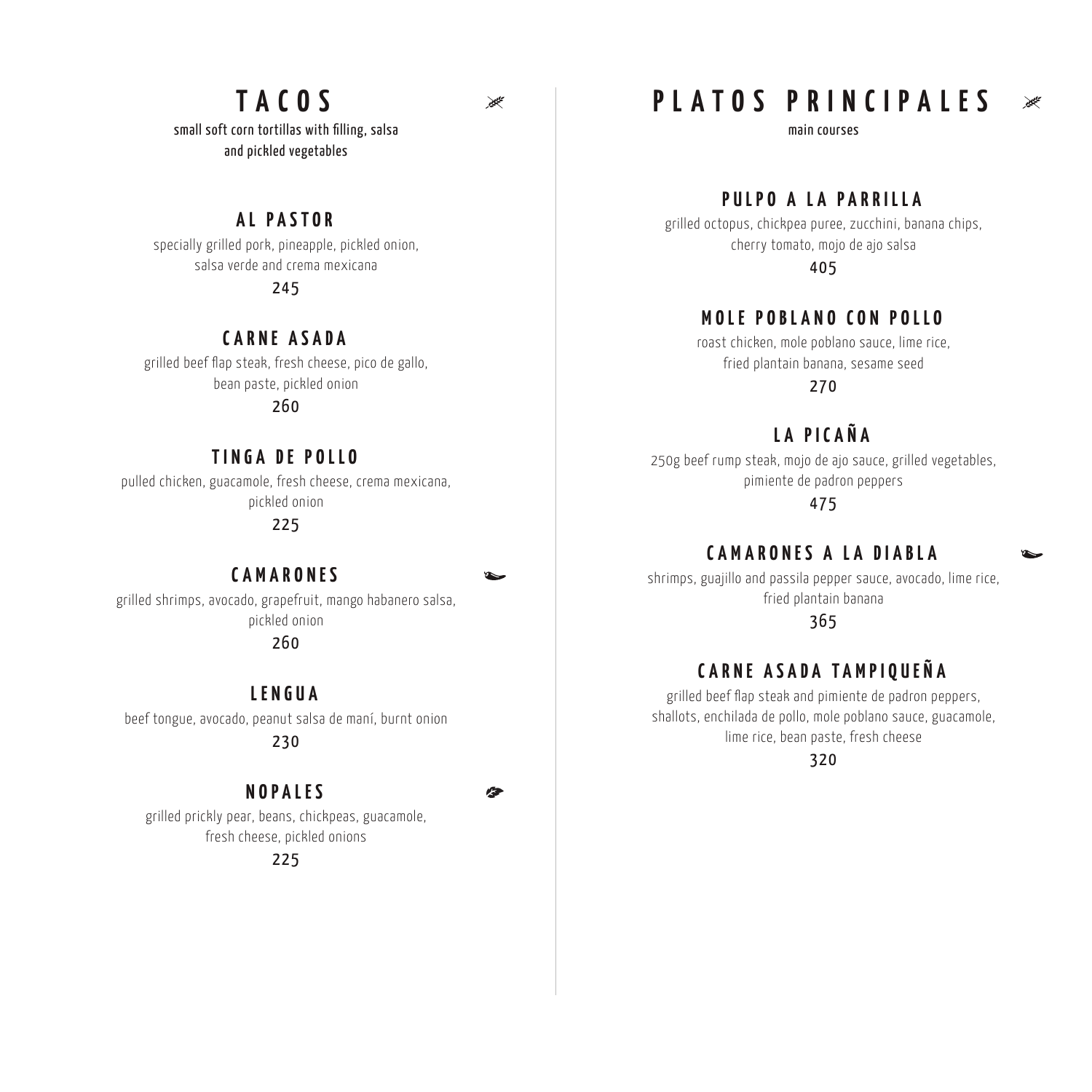# **SALSAS Y EXTRAS**

salsa and side dishes

tomatillo, onion, avocado, coriander, jalapeño, lime **SALSA VERDE**

45

tomato, dried chili, onion, garlic, coriander, lime **SALSA ROJA**

4 5

**SALSA HABANERO**

tomato, onion, cumin, habanero, garlic

45

#### **SALSA MANGO-HABANERO**

mango, tomato, habanero, cumin, lime

45

peanuts, coconut milk, achiote, garlic, onion **SALSA DE MANÍ**

4 5

**GUACAMOLE**

avocado, onion, tomato, coriander, lime, jalapeño

75

**TOTOPOS**

corn tortilla chips

#### 45

**VERDURAS EN ESCABECHE**

our pickled spicy vegetables

55

**HABANEROS EN ESCABECHE**

pickled whole habanero peppers

5 0

fresh peppers **JALAPEÑOS, HABANEROS**

45

**POSTRES**

desserts

**FLAN**

baked vanilla custard, caramel, mango and pineapple 105

# **PASTEL DE CHOCOLATE**

chocolate fondant, pinch of habanero, vanilla ice cream, coconut

135

# **CAFÉS Y TÉS**

coffee and tea

# **ESPRESSO**

8g 5 5

# **LUNGO**

8g 5 5

8g **CAPPUCCINO**

65

black, green, fruity **TEA** 55

 $\geq$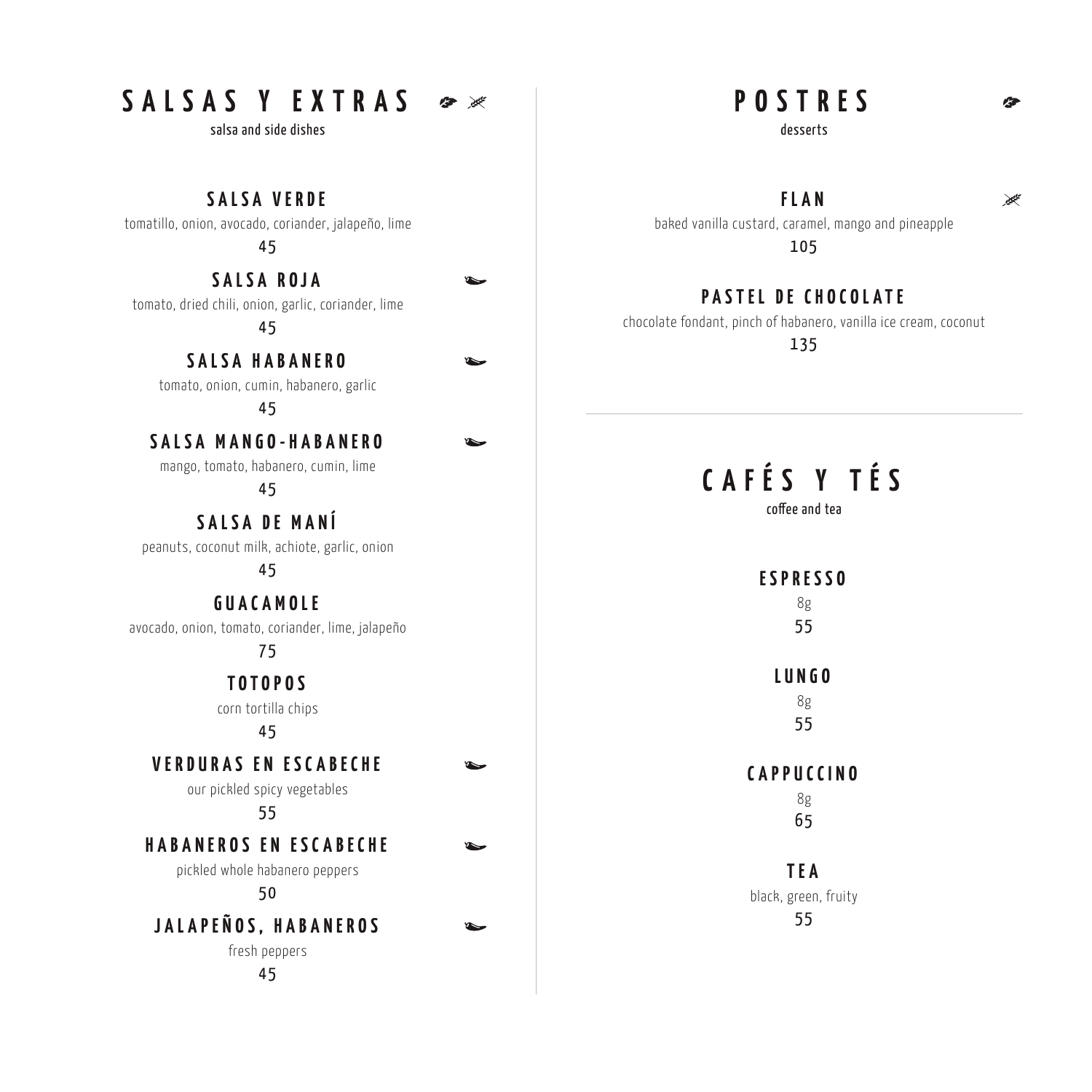# **AGUA Y REFRESCOS**

non-alcoholic drinks

**AGUA**

water, soda 0.3l / 1l

35 / 75

#### **BORJOMI**

premium mineral water 0.5l

85

### **AGUA FRESCA**

our lemonade 0.3l strawberry, mango and pineapple, lime, passion fruit

#### 7 0

**AGUA DE JAMAICA**

hibiscus ice tea 0.3l

#### 7 0

**HORCHATA DE ARROZ**

drink from rice, almonds, milk, cinnamon and sugar 0.3l

### 75

### **JARRITOS**

cola, pineapple, lime, tangerine, guava, tamarind, mango, grapefruit 0.3l

#### 75

**PEPSI&CO**

pepsi, pepsi max 0.33l

5 0

**CERVEZAS**

beers

draft 0.3l / 0.5l **PILSNER URQUELL 12°**

43 / 60

**MODELO ESPECIAL**

mexican bottled 0.35l

85

**MODELO NEGRA**

mexican bottled, dark 0.35l

85

# **CORONA EXTRA**

mexican bottled 0.33l

80

mexican bottled 0.33l **SOL**

75

**DESPERADOS**

flavored with tequila 0.33l

7 0

non-alkoholic, bottled 0.33l **BIRELL**

42

non-alkoholic, draft 0.3l / 0.5l **BIRELL POMELO**

42 / 58

# **KINGSWOOD APPLE CIDER**

bottled 0.4l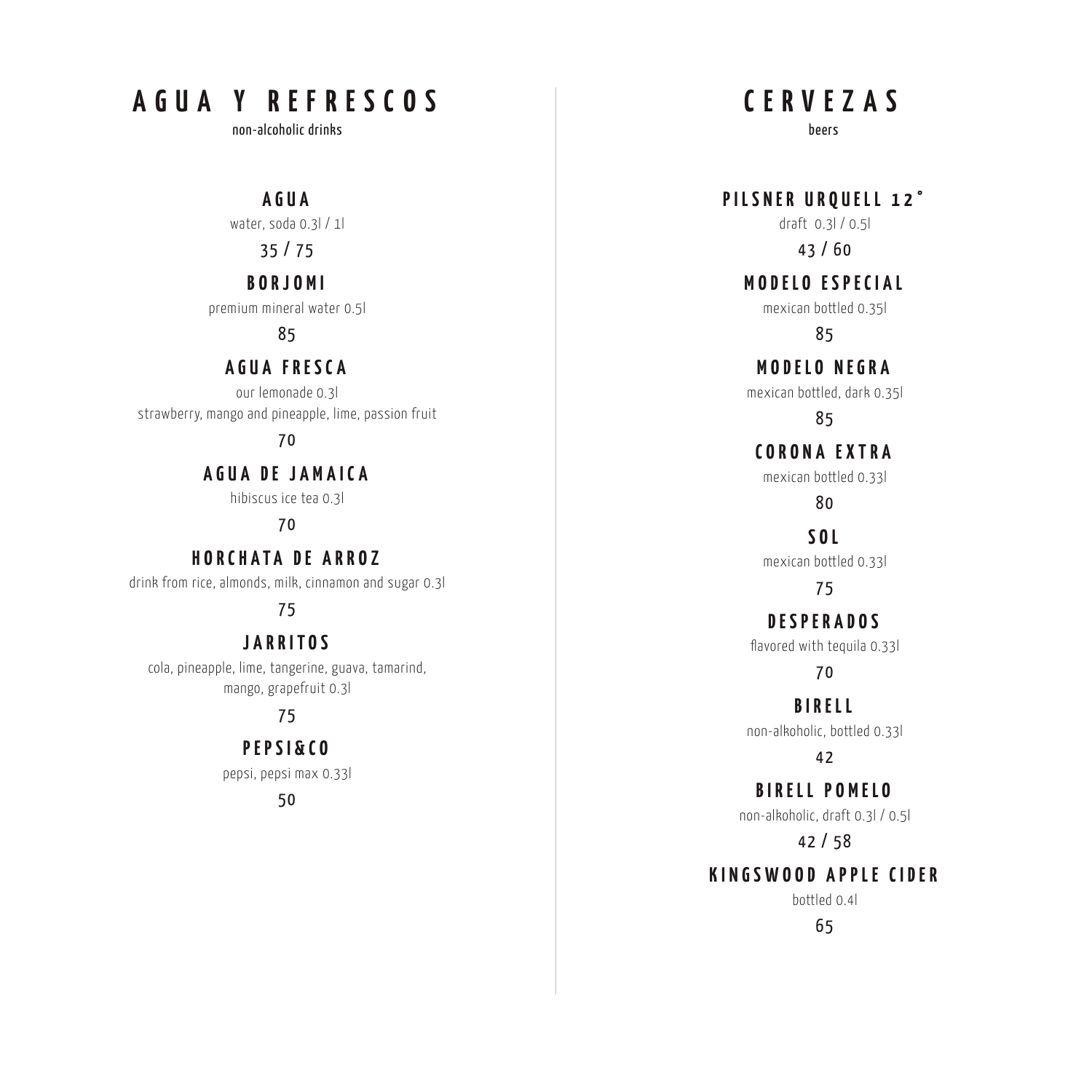# **COPAS DE VINO**

a glass of wine

dry, semi-dry 0.1l **WHITE WINE**

4 0

dry 0.1l **RED WINE**

40

### **PROSECCO DE BERNARD**

dry 0.1l 55

# **APERITIVOS**

aperitif

### **APEROL**

spicy bitter 0.05l

#### 7 5

dry, bianco, rosso 0.1l **MARTINI**

7 5

#### spicy bitter 0.05l **CAMPARI**

7 5

# **JÄGERMEISTER**

herb liquer 0.04l

75

# **VINOS BLANCOS**

white wine 0.75L

**RYZLINK VLAŠSKÝ**

Vladimír Tetur, Moravia, late harvest, dry

380

**IRSAI OLIVER**

Vladimír Tetur, Moravia, cabinet, dry

385

Vladimír Tetur, Moravia, late harvest, semi-dry **CHARDONNAY**

380

**PÁLAVA**

Vladimír Tetur, Moravia, selection of grapes, semi-sweet

465

**BIANCO TREVENEZIE IGT** 

Buglioni, Italy — Veneto, dry

640

**PIEMONTE SAUVIGNON DOC**

Vite Colte, Italy — Piemonte, dry

435

**FIANO BELEVENTALO IGT**

Dal Vulcano, Italy — Campania, dry

460

**LUGANA DOC**

Aristocratico, Italy — Veneto, dry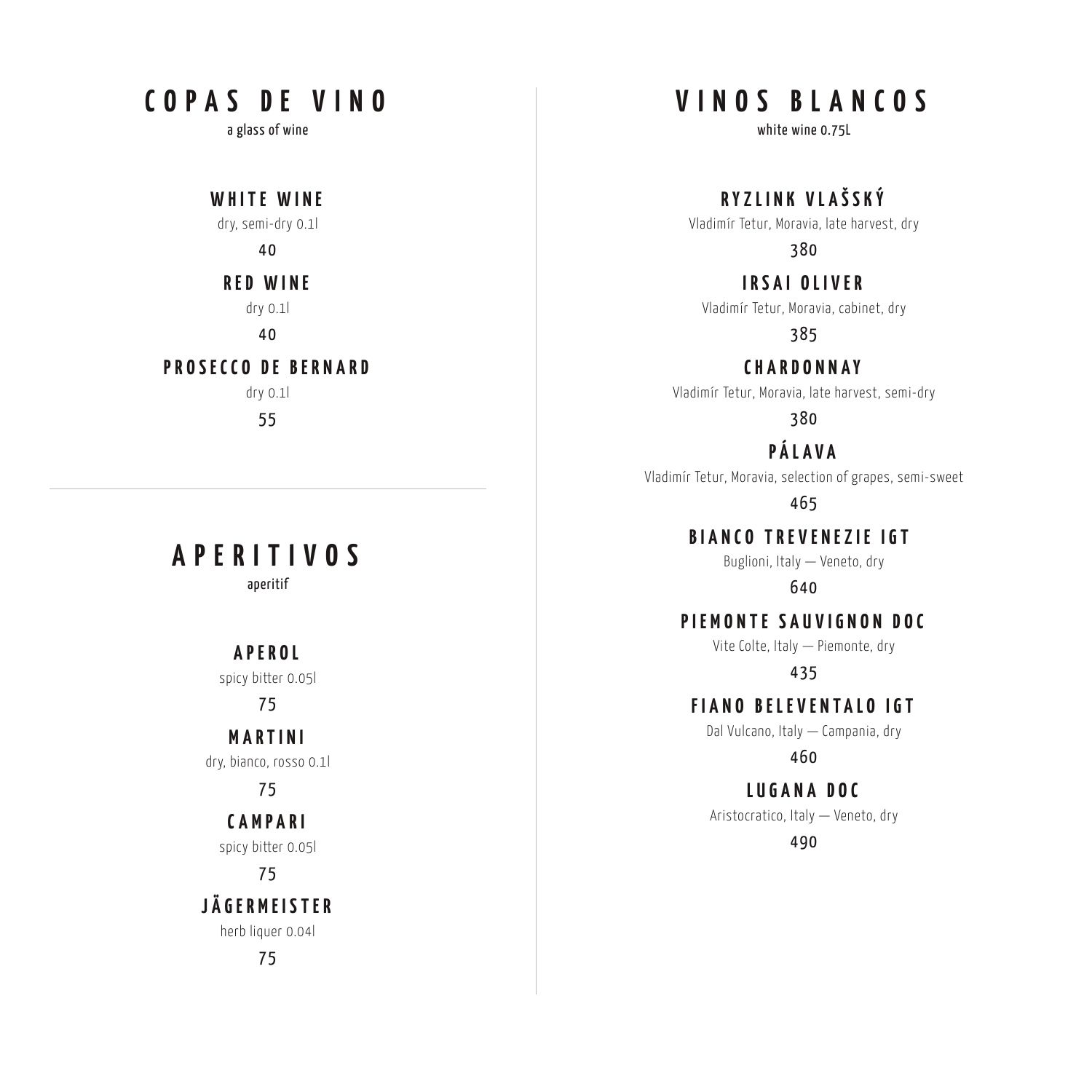# **VINOS TINTOS**

red wine 0.75l

**PRIMITIVO IGT**

Duca Carlo Guarini, Italy — Puglia, dry

420

#### **A N S I S A B A R B E R A D'A L B A D O C**

Vite Colte, Italy — Piemonte, dry

570

### **APPASSIMENTO SALENTO**

Vite Colte, Italy — Piemonte, dry

480

### BARBERA D'ASTI SUPERIORE DOCG

Vite Colte, Itálie — Piemonte, dry

620

# **ATLÂNTICO**

Portugal — Lisboa, dry

380

**J OYA**

Portugal — Lisboa, dry

395

# **VINOS ROSADOS**

rosé wine 0.75l

**CERASUOLO**

Cole Corviano, Italy — Abruzzo, semi-dry, vegan

385

### **FRANKOVKA ROSÉ**

Vajbar, Moravia, late harvest, semi-sweet

375

# **VINOS ESPUMOSOS**

sparkling wine 0.75l

**VINHO VERDE**

Portugal — frizante, semi-dry

385

# **CUVÉE PRESTIGE EXTRA DRY MILLESIMATO**

de Bernard, Italy — Valdobbiadene

375

# **GRAND CUVÉE ROSÉ BRUT MILLESIMATO**

de Bernard, Italy — Valdobbiadene

425

#### **PROSECCO SUPERIORE EXTRA DRY VALDOBBIADENE DOCG**

de Bernard, Italy — Conegliano

595

### **BOHEMIA SEKT**

Bohemia Sekt, Czech Republic, demi/brut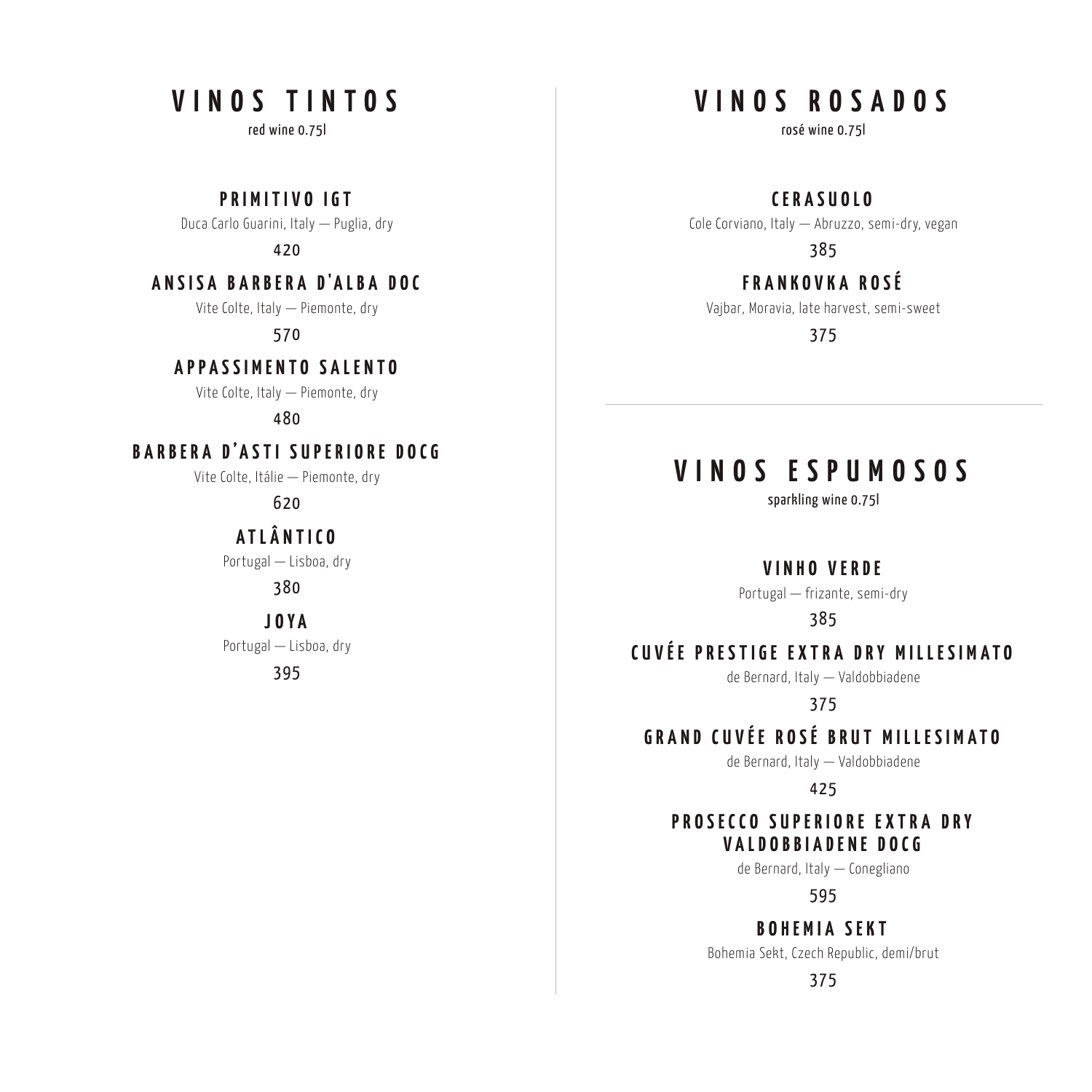# **WHISKEY**

0.04l

| TULLAMORE DEW    | 70  |
|------------------|-----|
| JAMESON          | 85  |
| JACK DANIEL'S    | 85  |
| CHIVAS REGAL 12Y | 105 |
| LAPHROAIG 10Y    | 130 |

# **AGUARDIENTE**

distillates 0.04l

| PIRCHER WILLIAMS     | 90 |
|----------------------|----|
| SLIVOVICE FLERET 50% | 90 |
| JÄGERMEISTER         | 70 |

# **RON**

rum 0.04l

| PARANUBES 54% - MEXICO      | 160 |
|-----------------------------|-----|
| DEAD HEAD 6Y - MEXICO       | 160 |
| COPALLI                     | 100 |
| HAVANA CLUB ANEJO 3Y        | 70  |
| CAPITAN BUCANERO ELIXIR     | 80  |
| KAKADU ELIXIR DE BANANA     | 80  |
| LEGENDARIO ELIXIR           | 90  |
| HAVANA CLUB ANEJO 7Y        | 120 |
| <b>RON PROHIBIDO 12Y</b>    | 120 |
| PAMPERO ANIVERSARIO RESERVA | 105 |
| DOS MADERAS 5+5Y            | 145 |
| DIPLOMATICO RESERVA EX      | 130 |
| ZACAPA 23Y                  | 160 |

**VODKA**

0.04l

| ABSOLUT          | 70  |
|------------------|-----|
| RUSSIAN STANDARD | 70  |
| BELUGA           | 140 |

# **GINEBRA**

gin 0.04l

| <b>BEEFEATER</b> | 70  |
|------------------|-----|
| PLYMOUTH         | 105 |
| HENDRICK'S       | 150 |
| MONKEY 47        | 220 |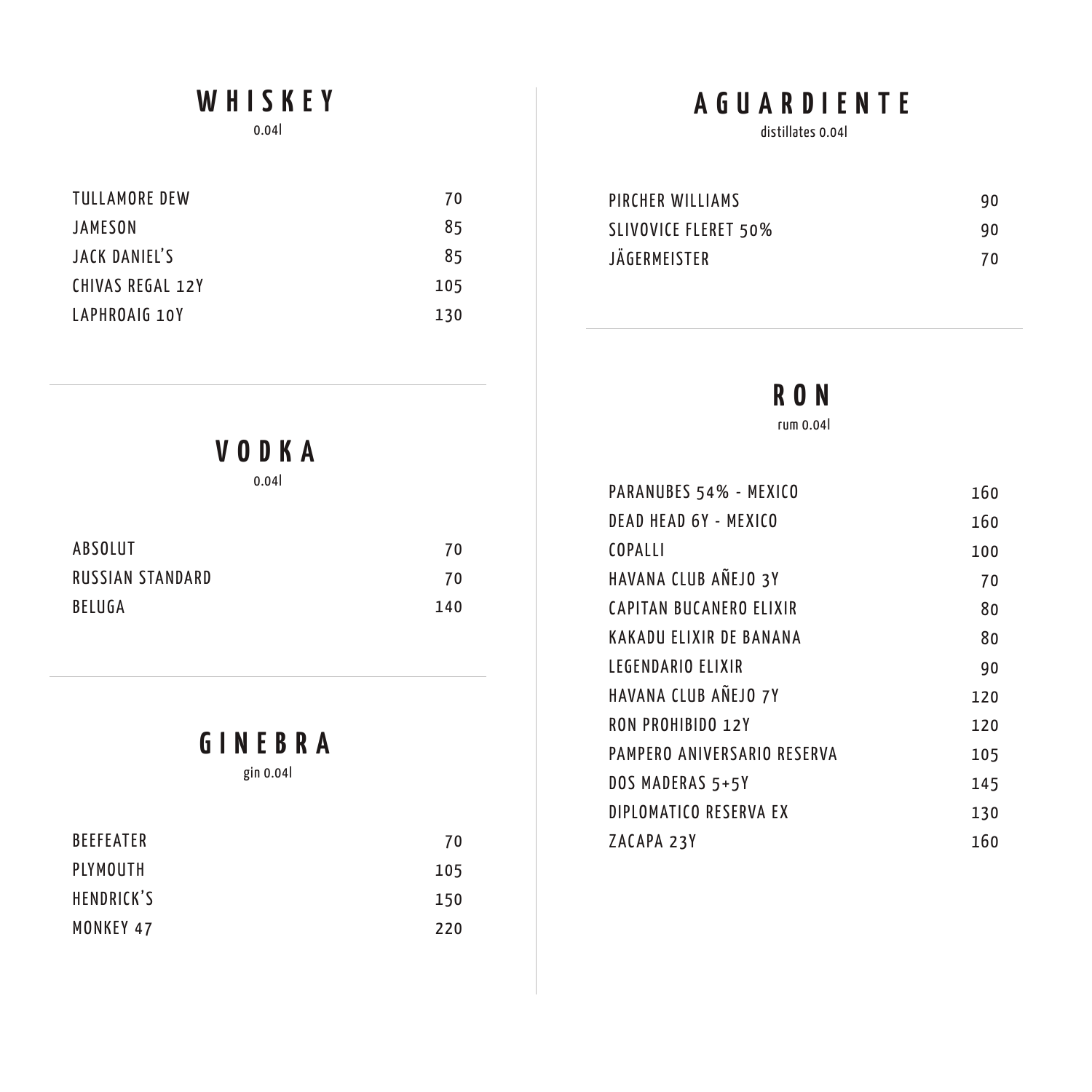# **TEQUILA**

0.04l

| PATRÓN SILVER                          | 135 |
|----------------------------------------|-----|
| PATRÓN REPOSADO                        | 155 |
| PATRÓN AÑEJO                           | 180 |
| <b>HERRADURA BLANCO</b>                | 135 |
| <b>HERRADURA REPOSADO</b>              | 145 |
| <b>HERRADURA AÑEJO</b>                 | 195 |
| <b>1800 BLANCO</b>                     | 140 |
| 1800 REPOSADO                          | 160 |
| 1800 ANEJO                             | 200 |
| LA COFRADIA BLANCO                     | 125 |
| LA COFRADIA REPOSADO                   | 140 |
| LA COFRADIA AÑEJO                      | 160 |
| DON FERNANDO EXTRA ANEJO               | 350 |
| EL JIMADOR BLANCO                      | 80  |
| EL JIMADOR REPOSADO                    | 80  |
| EL JIMADOR AÑEJO                       | 140 |
| OLMECA BLANCO                          | 75  |
| OLMECA GOLD                            | 75  |
| OLMECA AÑEJO                           | 125 |
| <b>OLMECA ALTOS BLANCO</b>             | 90  |
| OLMECA ALTOS REPOSADO                  | 90  |
| TESORO AZTECA LIMITED EDITION REPOSADO | 360 |
| <b>CENTINELA BLANCO</b>                | 135 |
| <b>CENTINELA REPOSADO</b>              | 140 |
| CENTINELA AÑEJO                        | 160 |
| LA DAMA                                | 190 |

# 0,04l **MEZCAL**

#### DEL MAGUEY VIDA **GUSANO ROJO** SAN COSME OAXACA EL RECUERDO DE ABOCADO CON GUSANO EL RECUERDO DE OAXACA JOVEN CONTRA LAS CUERDAS ESPADÍN PINK ABOCADO ZUNTE QUIÉREME MUCHO TOBALÁ QUIÉREME MUCHO ESPADÍN 165 95 135 85 80 180 205 250 250

# **SOTOL**

#### 0,04l

HACIENDA DE CHIHUAHUA AÑEJO